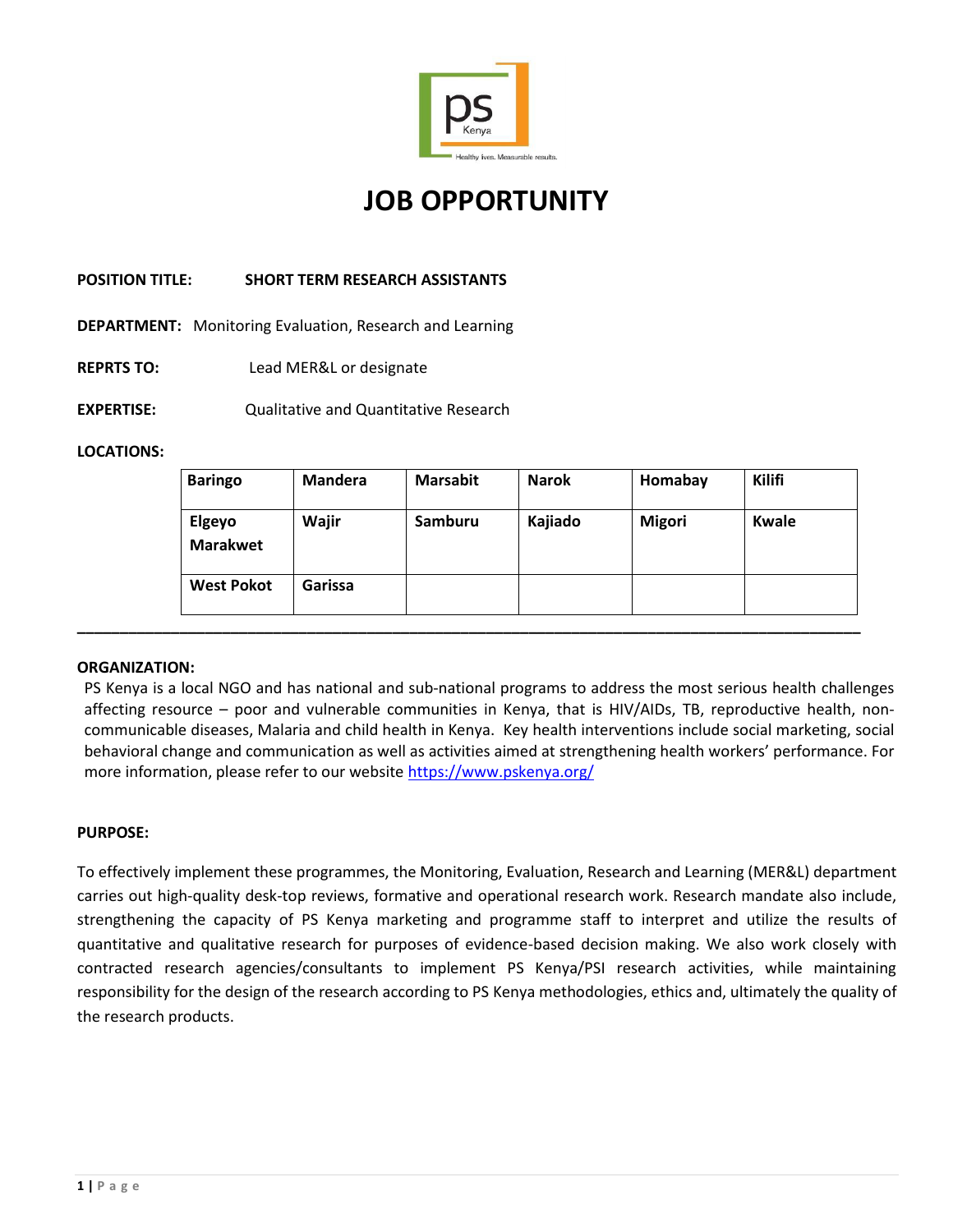

## **SUMMARY:**

As such, the MER&L department is revamping its pre-qualified database for various short-term research consultancies to better match skill sets with the ever-changing research needs, local language considerations and to continuously scout for new research talents. MER&L department is, thus, seeking to recruit qualified short-term research assistants who will be pre-qualified for various research work in the organization. Readmittance to the consultants' database is subject to excellent record including performance and financial accountability.

#### **KEY RESPONSIBILITIES**

- Read and understand the study objectives, protocols and data collection tools.
- Work with the technical team to execute the survey by administering questionnaires, conducting physical interviews using Computer Assisted Personal Interviews/ using mobile data collection platforms (CAPI) and telephonic / Computer Aided Technology (CATI) interviews with study participants, as per the set guidelines and procedures.
- Applying research methodology for quantitative and qualitative surveys as stipulated in the study manual.
- Collecting quality data from the respondents during various studies including but not limited to client exit interviews, Population Based Surveys, Key Informant interviews, Focus Group discussions among others.
- Collaboratively working with technical team to ensure accurate and detailed data transcription and ensuring all collected data is reviewed and submitted as soon as the interview is completed before leaving the respondent's place
- Communicate regularly with the research team on the progress of the data collection exercise.
- Representing PS Kenya research department on the ground during data collection.
- Support review of data collection instruments and consenting documents, provide inputs as needed including translation into the required local dialects
- Bench-test programmed questionnaires to ensure they are error-free prior to the start of actual data collection
- Pre-test/pilot data collection instruments and proposed study approaches
- Support to develop field plans and itineraries
- Study advocacy including seeking for sub-national approvals at the counties/sub-counties and from the chiefs and administrators
- Uphold all research ethics, including informed consenting, data security, privacy, and confidentiality of responses
- Quality tape-records interviews and provide word-by-word transcript (qualitative research work)
- Document and communicate survey monitoring reports on daily basis using the prescribed templates
- Safeguard project and research materials including equipment, paper surveys, consent forms, sampling information, show cards, letters, maps, respondent incentives, etc.
- Submit field data in the prescribed formats, timely and in a secured manner
- Submit clean and verifiable financial returns as stipulated in the HR and financial policies

## **Requirements and Qualifications**

- A minimum bachelor's degree or college diploma in a relevant field from a recognized university or college, preferably in Behavioral Science, Social Science, Population Science, Public Health, or equivalent field.
- Thorough familiarity with principles and current approaches to research, evaluation and accountability.